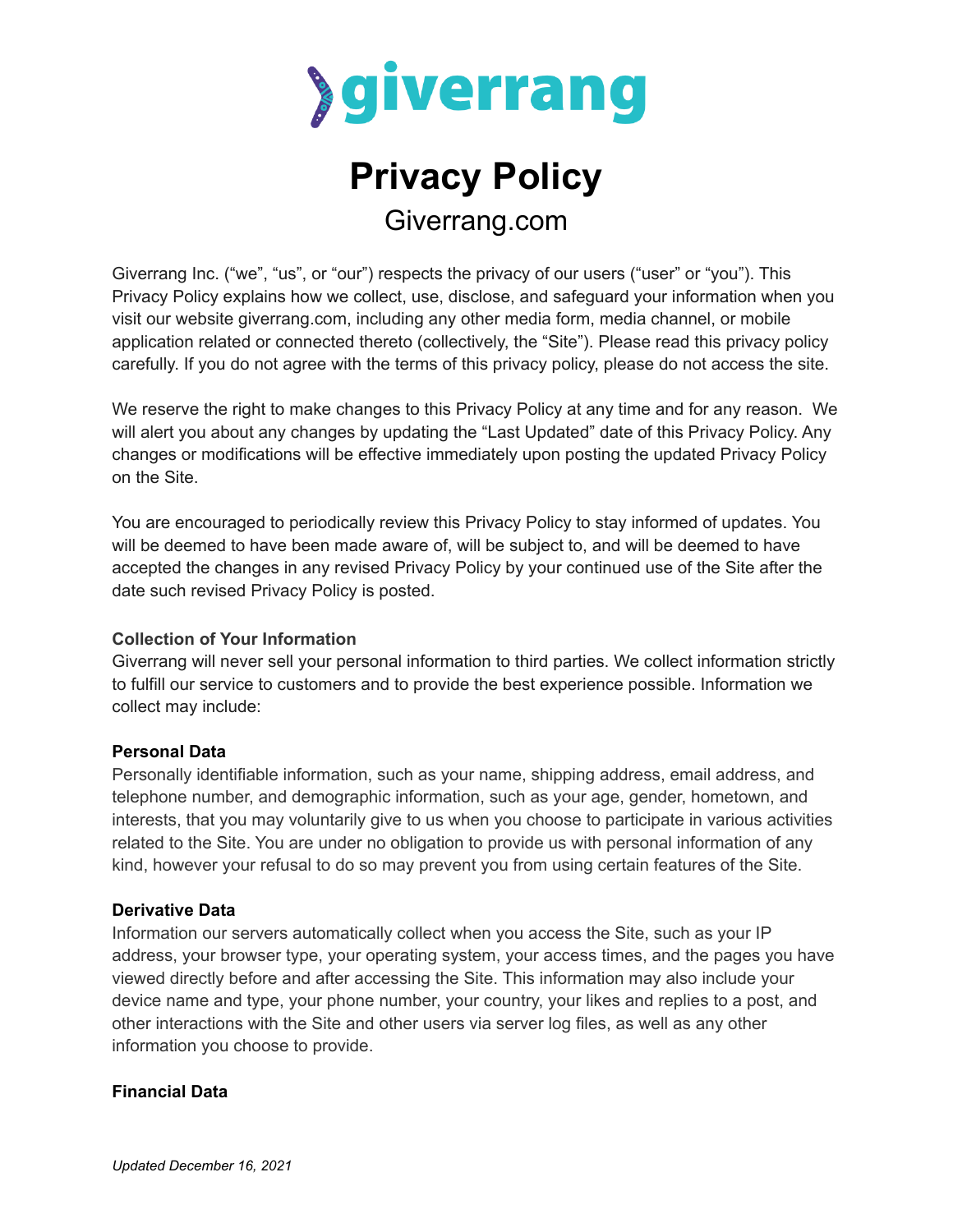

Financial information, such as data related to your payment method (e.g. valid credit card number, card brand, expiration date) that we may collect when you purchase, order, return, or request information about our services from the Site. We store only very limited, if any, financial information that we collect. Otherwise, all financial information is stored by our payment processor, [Authorize.Net](https://www.authorize.net/company/privacy/) and you are encouraged to review their privacy policy and contact them directly for responses to your questions.

# **Third-Party Data**

If you connect your account to the third party and grant the Site permission to access this information we may receive personal information such as profile picture, network friends, etc.

# **Data From Surveys, Contests, and Giveaways**

Personal and other information you may provide when entering contests or giveaways and/or responding to surveys.

# **Device Information**

- *Geo-Location Information.* We may request access or permission to and track location-based information from your device to provide location-based services. If you wish to change our access or permissions, you may do so in your device's settings.
- *Device Access.* We may request access or permission to certain features from your mobile device. If you wish to change our access or permissions, you may do so in your device's settings.
- *Device Data.* We may collect device information (such as your device ID, model and manufacturer), operating system, version information and IP address.
- *Push Notifications.* We may request to send you push notifications regarding your account or interests. If you wish to opt-out from receiving these types of communications, you may turn them off in your device's settings.

# **Use of Your Information**

Having accurate information about you allows us to provide a smooth, efficient, and customized experience. Specifically, we may use information collected about you via the Site to:

- Administer sweepstakes, promotions, and contests.
- Assist law enforcement and respond to subpoena.
- Compile anonymous statistical data and analysis for use internally or with third parties.
- Create and manage your account.
- Deliver targeted advertising, coupons, newsletters, and other information regarding promotions and the Site to you.
- Email you regarding your account or order.
- Enable user-to-user communications.
- Fulfill and manage purchases, orders, payments, and other transactions related to the Site.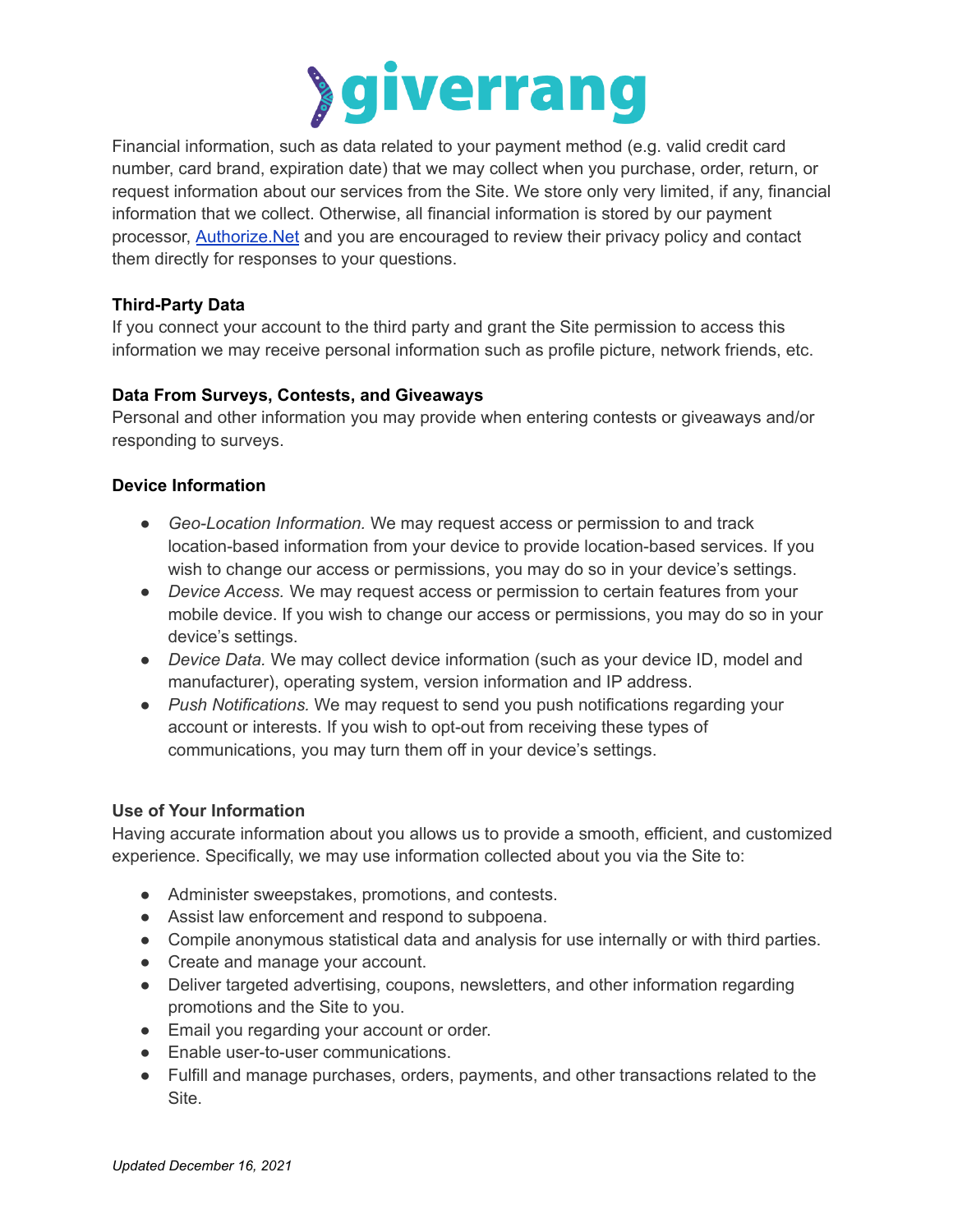

- Generate a personal profile about you to make future visits to the Site more personalized.
- Increase the efficiency and operation of the Site.
- Monitor and analyze usage and trends to improve your experience with the Site.
- Notify you of updates to the Site.
- Offer new products, services, and/or recommendations to you.
- Perform other business activities as needed.
- Prevent fraudulent transactions, monitor against theft, and protect against criminal activity.
- Process payments and refunds.
- Request feedback and contact you about your use of the Site.
- Resolve disputes and troubleshoot problems.
- Respond to product and customer service requests.
- Send you a newsletter.
- Solicit support for the Site.

# **Disclosure of Your Information**

We may share your information in certain situations:

# **By Law or to Protect Rights**

If we believe the release of information about you is necessary to respond to legal process, to investigate or remedy potential violations of our policies, or to protect the rights, property, and safety of others, we may share your information as permitted or required by any applicable law, rule, or regulation. This includes exchanging information with other entities for fraud protection and credit risk reduction.

# **Third-Party Service Providers**

We may share your information with third parties that perform services for us or on our behalf, including payment processing, email delivery, customer service, and marketing assistance.

# **Interactions with Other Users**

If you interact with other users of the Site, those users may see your name, profile photo, and descriptions of your activity, including chatting with other users, liking posts, following blogs.

# **Online Postings**

When you post comments, contributions or other content to the Site, your posts may be viewed by all users and may be publicly distributed outside the Site in perpetuity.

# **Third-Party Advertisers**

We may use third-party advertising companies such as Google to serve ads when you visit the Site. These companies may use information about your visits to the Site or other websites that are contained in web cookies in order to provide advertisements about goods and services of interest to you.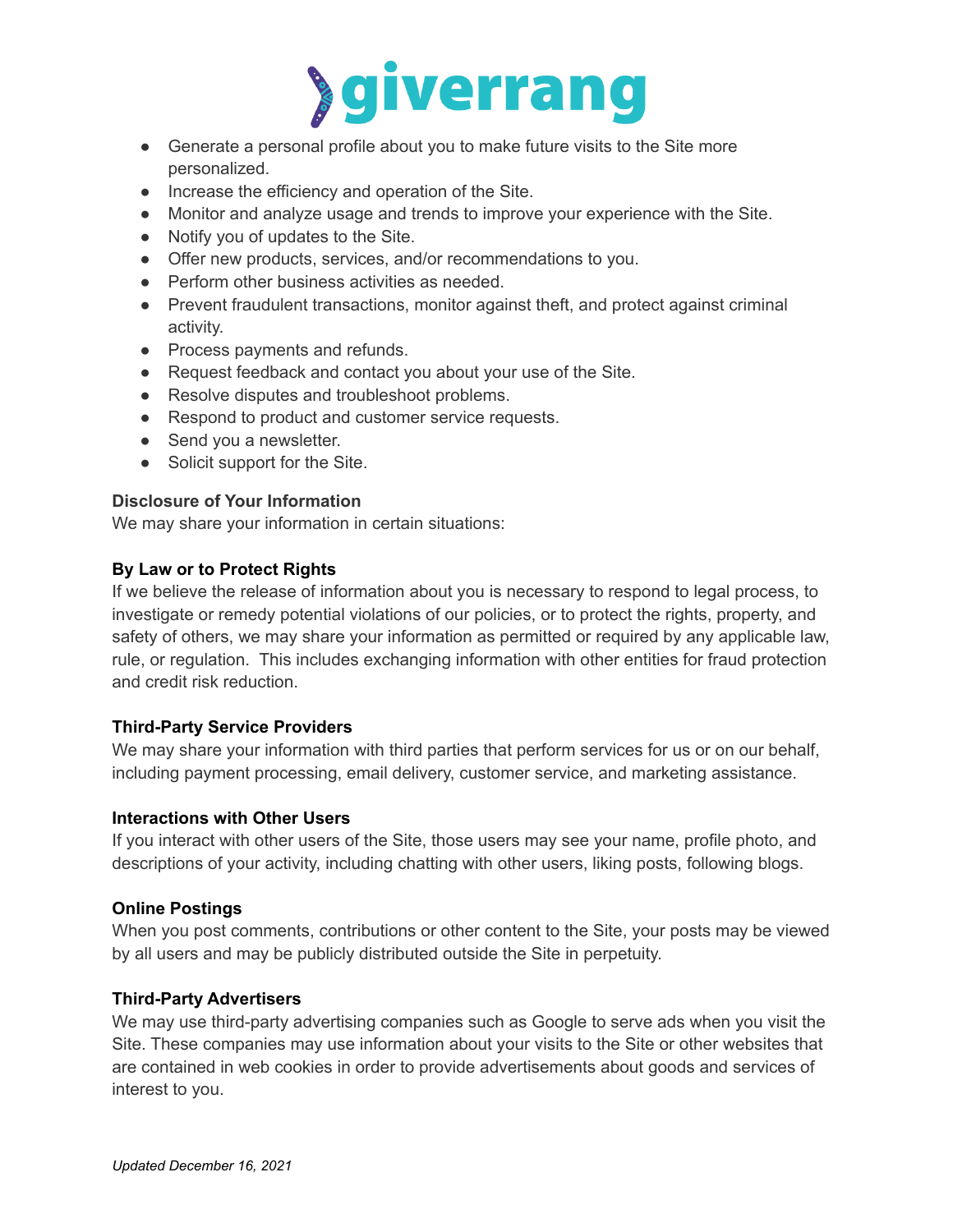

# **Affiliates**

We may share your information with our affiliates, in which case we will require those affiliates to honor this Privacy Policy. Affiliates include our parent company and any subsidiaries, re-sellers, joint venture partners or other companies that we control or that are under common control with us.

## **Sale or Bankruptcy**

If we reorganize or sell all or a portion of our assets, undergo a merger, or are acquired by another entity, we may transfer your information to the successor entity. If we go out of business or enter bankruptcy, your information could be an asset transferred or acquired by a third party. You acknowledge that such transfers may occur and that the transferee may decline to honor commitments we made in this Privacy Policy. We are not responsible for the actions of third parties with whom you share personal or sensitive data, and we have no authority to manage or control third-party solicitations. If you no longer wish to receive correspondence, emails or other communications from third parties, you are responsible for contacting the third party directly.

## **Cookies and Web Beacons**

We may use cookies, web beacons, tracking pixels, and other tracking technologies on the Site to help customize the Site and improve your experience. When you access the Site, your personal information is not collected through the use of tracking technology. Most browsers are set to accept cookies by default. You can remove or reject cookies, but be aware that such action could affect the availability and functionality of the Site. You may not decline web beacons. However, they can be rendered ineffective by declining all cookies or by modifying your web browser's settings to notify you each time a cookie is tendered, permitting you to accept or decline cookies on an individual basis.

For more information on how we use cookies, please refer to our Cookie Policy, which is incorporated into this Privacy Policy. By using the Site, you agree to be bound by our Cookie Policy.

#### **Internet-Based Advertising**

Additionally, we may use third-party software to serve ads on the Site, implement email marketing campaigns, and manage other interactive marketing initiatives. This third-party software may use cookies or similar tracking technology to help manage and optimize your online experience with us. For more information about opting-out of interest-based ads, visit th[e](http://www.networkadvertising.org/choices/) Network [Advertising](http://www.networkadvertising.org/choices/) Initiative Opt-Out Tool or Digital [Advertising](http://www.aboutads.info/choices/) Alliance Opt-Out Tool.

#### **Website Analytics**

We may also partner with selected third-party vendors, such as Google [Analytics](https://support.google.com/analytics/answer/6004245?hl=en) and others, to allow tracking technologies and remarketing services on the Site through the use of first party cookies and third-party cookies, to, among other things, analyze and track users' use of the Site, and determine the popularity of certain content. We do not transfer personal information to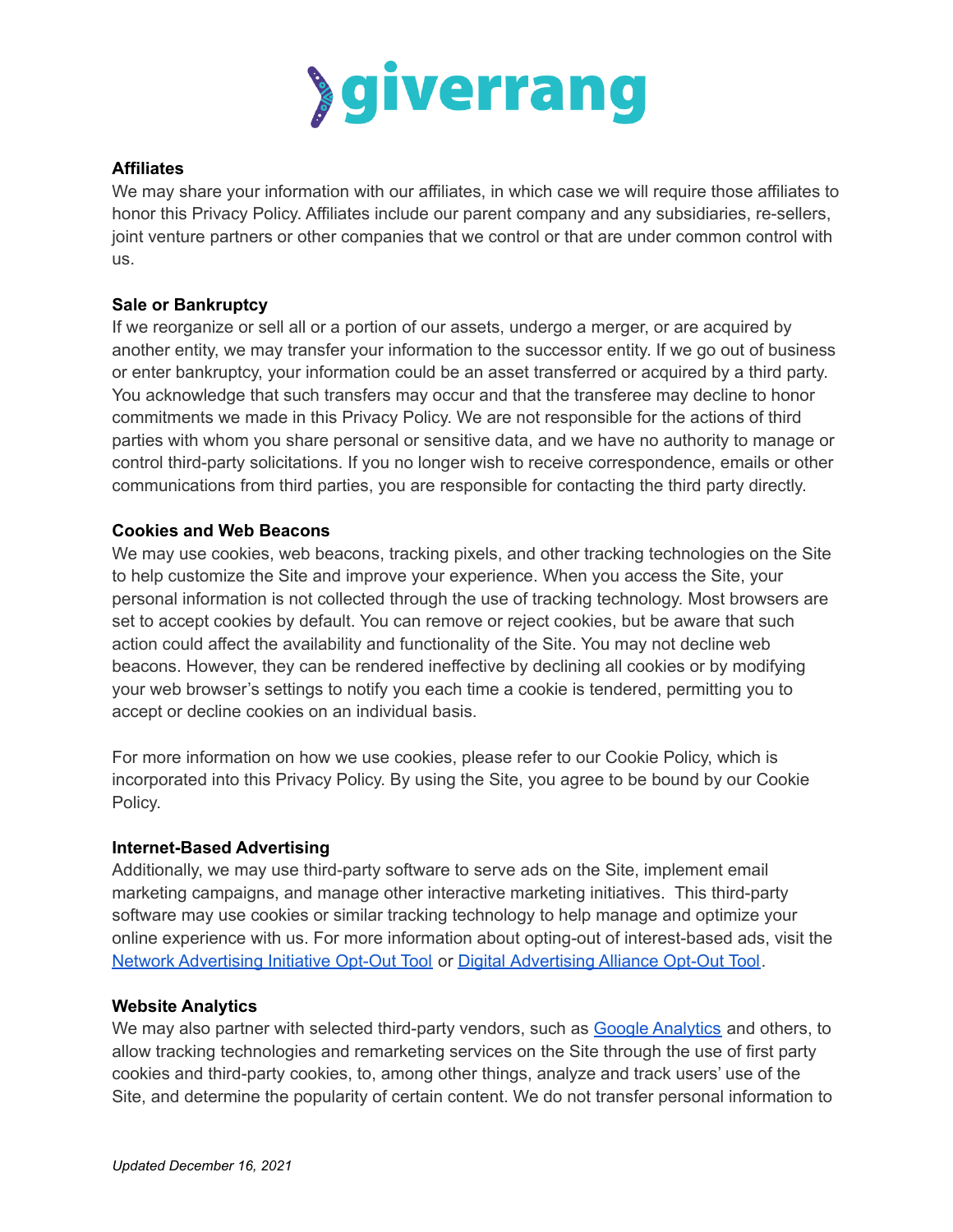

these third-party vendors, but by accessing the Site you consent to the collection and use of this limited information by these third-party vendors for the aforementioned analytical purposes. You are encouraged to review their privacy policy and contact them directly for responses to your questions. However, if you do not want any information to be collected and used by tracking technologies, you can visit the third-party vendor or the Network [Advertising](http://www.networkadvertising.org/choices/) Initiative Opt-Out [Tool](http://www.networkadvertising.org/choices/) or Digital [Advertising](http://www.aboutads.info/choices/) Alliance Opt-Out Tool.

You should be aware that getting a new computer, installing a new browser, upgrading an existing browser, or erasing or otherwise altering your browser's cookies files may also clear certain opt-out cookies, plug-ins, or settings.

## **Third Party Websites**

The Site may contain links to third-party websites and applications of interest, including advertisements and external services, that are not affiliated with us. Once you have used these links to leave the Site, any information you provide to these third parties is not covered by this Privacy Policy, and we cannot guarantee the safety and privacy of your information. Before visiting and providing any information to any third-party websites, you should inform yourself of the privacy policies and practices (if any) of the third party responsible for that website, and should take those steps necessary to, in your discretion, protect the privacy of your information. We are not responsible for the content or privacy and security practices and policies of any third parties, including other sites, services or applications that may be linked to or from the Site.

#### **Security of Your Information**

We use administrative, technical, and physical security measures to help protect your personal information. While we have taken reasonable steps to secure the personal information you provide to us, please be aware that despite our efforts, no security measures are perfect or impenetrable, and no method of data transmission can be guaranteed against any interception or other type of misuse. Any information disclosed online is vulnerable to interception and misuse by unauthorized parties. Therefore, we cannot guarantee complete security if you provide personal information.

# **Policy for Children**

We do not knowingly solicit information from or market to children under the age of 13. If you become aware of any data we have collected from children under age 13, please contact us using the contact information provided below.

# **Controls For Do-Not-Track Features**

Most web browsers and some mobile operating systems include a Do-Not-Track ("DNT") feature or setting you can activate to signal your privacy preference not to have data about your online browsing activities monitored and collected. No uniform technology standard for recognizing and implementing DNT signals has been finalized. As such, we do not currently respond to DNT browser signals or any other mechanism that automatically communicates your choice not to be tracked online. If a standard for online tracking is adopted that we must follow in the future, we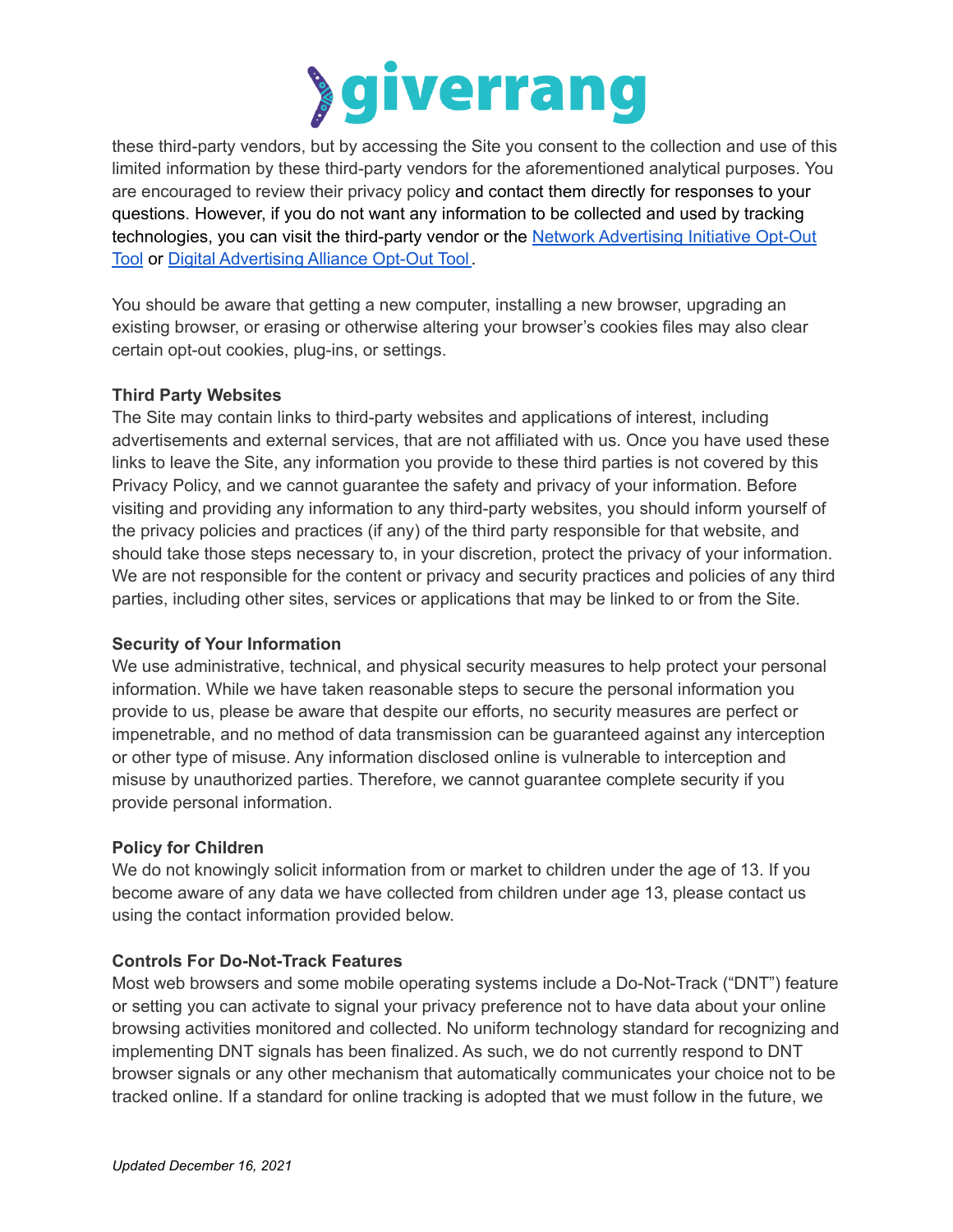

will inform you about that practice in a revised version of this Privacy Policy. Most web browsers and some mobile operating systems include a Do-Not-Track ("DNT") feature or setting you can activate to signal your privacy preference not to have data about your online browsing activities monitored and collected. If you set the DNT signal on your browser, we will respond to such DNT browser signals.

# **Options Regarding Your Information Account Information**

You may at any time review or change the information in your account or terminate your account by:

• Contacting us using the contact information provided below

Upon your request to terminate your account, we will deactivate or delete your account and information from our active databases. However, some information may be retained in our files to prevent fraud, troubleshoot problems, assist with any investigations, enforce our Terms of Use and/or comply with legal requirements.

# **Emails and Communications**

If you no longer wish to receive correspondence, emails, or other communications from us, you may opt-out by:

- Noting your preferences at the time you register your account with the Site
- Logging into your account settings and updating your preferences.
- Contacting us using the contact information provided below

# **California Privacy Rights**

If you are under 18 years of age, reside in California, and have a registered account with the Site, you have the right to request removal of unwanted data that you publicly post on the Site. To request removal of such data, please contact us using the contact information provided below, and include the email address associated with your account and a statement that you reside in California. We will make sure the data is not publicly displayed on the Site, but please be aware that the data may not be completely or comprehensively removed from our systems.

# **Cookie Policy**

# **Use of Cookies**

A "cookie" is a string of information which assigns you a unique identifier that we store on your computer. Your browser then provides that unique identifier to use each time you submit a query to the Site. We use cookies on the Site to, among other things, keep track of services you have used, record registration information, record your user preferences, keep you logged into the Site, facilitate purchase procedures, and track the pages you visit. Cookies help us understand how the Site is being used and improve your user experience.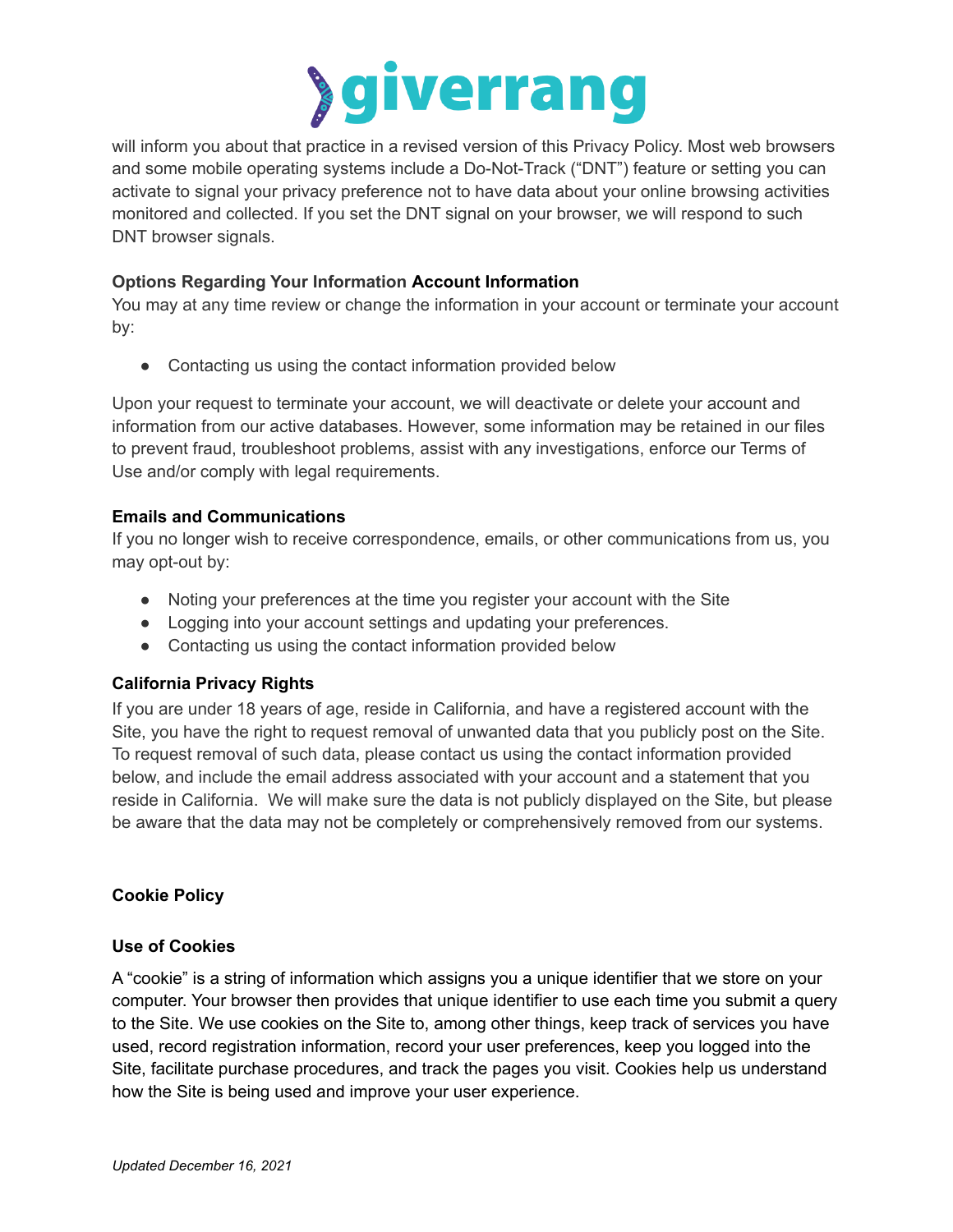

# **Types of Cookies**

The following types of cookies may be used when you visit the Site:

## **Advertising Cookies**

Advertising cookies are placed on your computer by advertisers and ad servers in order to display advertisements that are most likely to be of interest to you. These cookies allow advertisers and ad servers to gather information about your visits to the Site and other websites, alternate the ads sent to a specific computer, and track how often an ad has been viewed and by whom. These cookies are linked to a computer and do not gather any personal information about you.

# **Analytics Cookies**

Analytics cookies monitor how users reached the Site, and how they interact with and move around once on the Site. These cookies let us know what features on the Site are working the best and what features on the Site can be improved.

## **Our Cookies**

Our cookies are "first-party cookies", and can be either permanent or temporary. These are necessary cookies, without which the Site won't work properly or be able to provide certain features and functionalities. Some of these may be manually disabled in your browser, but may affect the functionality of the Site.

# **Personalization Cookies**

Personalization cookies are used to recognize repeat visitors to the Site. We use these cookies to record your browsing history, the pages you have visited, and your settings and preferences each time you visit the Site.

# **Security Cookies**

Security cookies help identify and prevent security risks. We use these cookies to authenticate users and protect user data from unauthorized parties.

#### **Site Management Cookies**

Site management cookies are used to maintain your identity or session on the Site so that you are not logged off unexpectedly, and any information you enter is retained from page to page. These cookies cannot be turned off individually, but you can disable all cookies in your browser.

#### **Third-Party Cookies**

Third-party cookies may be placed on your computer when you visit the Site by companies that run certain services we offer. These cookies allow the third parties to gather and track certain information about you. These cookies can be manually disabled in your browser.

# **Control of Cookies**